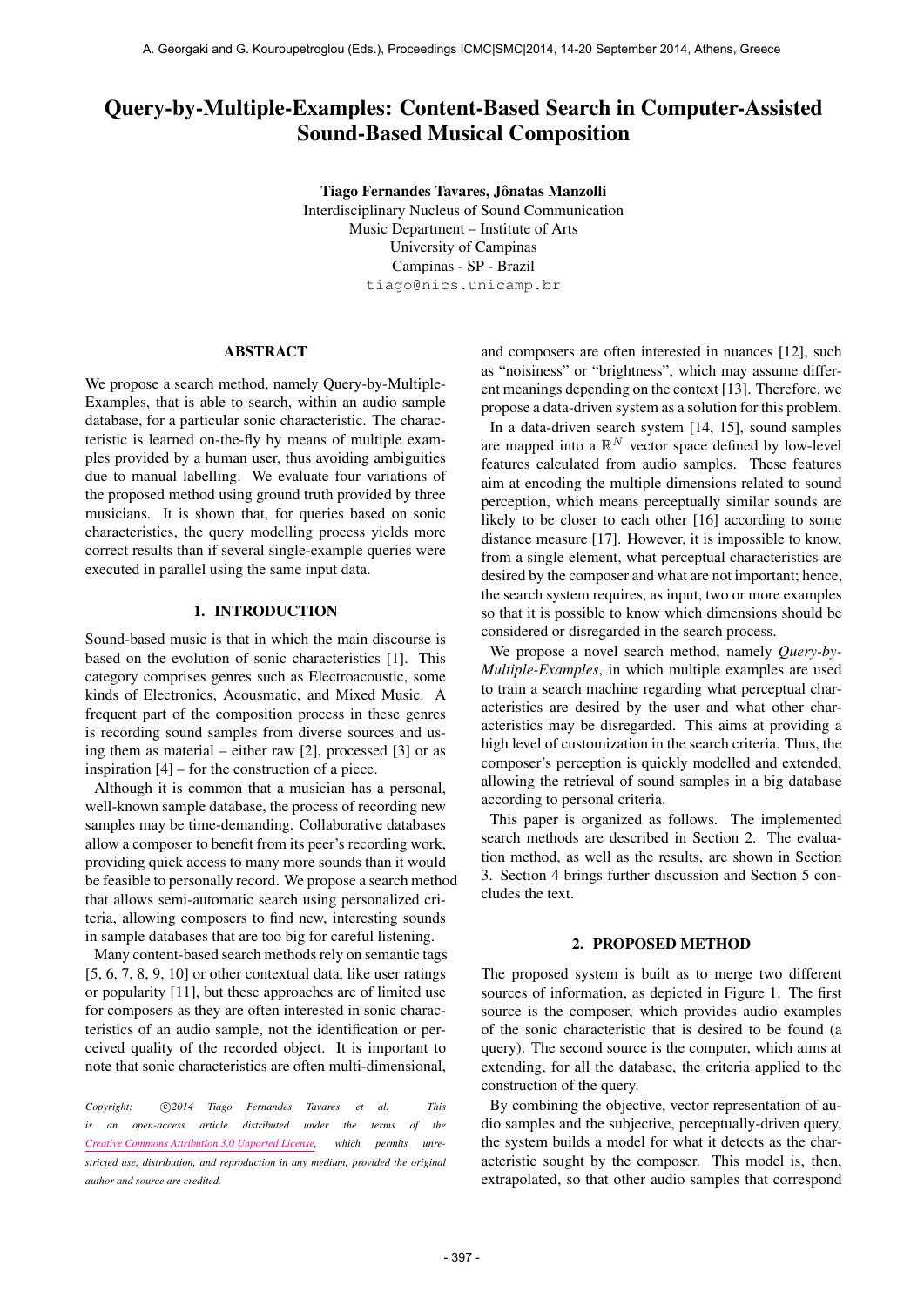

Figure 1. Block diagram for the proposed system.

to that characteristic, are found. Then, the system yields a recommendation, which can be used by the composer.

In our work, the calculation of features (yielding representations in the  $\mathbb{R}^N$  vector space) follows the same general structure used in previous work [16, 17], as described in Section 2.1. However, we experimented several different methods for modelling queries. This will be described in details in Section 2.2.

## 2.1 Feature calculations

The process of obtaining a vector representation in the feature space begins with calculating a framewise Short-Time Fourier Transform, using 23ms frames, with a 50% overlap ratio, multiplying each frame by a Hanning window and then calculating the absolute value  $X_q[k]$  of the DFT of each frame. For each frame  $q$ , a set of acoustic features are calculated, as described in Table 1. Also, the first and second-order differentials of each features are calculated.

For each feature and its differentials, we calculate a set of statistics. This set comprises mean and variance, which give an idea of the general behaviour of these features. We also obtain the slope (considering a linear regression) and the value and time location of the maximum and minimum values, to depict the evolution of features over time.

This process associates each audio sample to a descriptive vector, which we expect to encode its perceptual characteristics. As it will be seen, there are many ways to model multiple-example queries. This will be discussed in the next section.

## 2.2 Models for queries

The modelling process for queries aims at detecting relevant sonic characteristics as described by the composer using examples  $e_i$ . This process assumes that these characteristics are encoded within the objective  $\mathbb{R}^N$  feature space defined by the calculated features (as described in Section 2.1). The model gives a score to each element  $d_i$  of the database, and infers that the element with the highest score also presents the characteristic desired by the composer.

We evaluated several methods for obtaining the model. This was done because there is no particular prior reason to assume that a model is better than another, hence a detailed evaluation is necessary. Each method has its own rationale, which will be described below.

The first method, Minimum Distance (MD), gives an element a score which is the inverse of the minimum Euclidean distance between itself and any element from the query, as depicted in Expression 1. It is equivalent to performing a few queries-by-example (using single examples) in parallel, and then selecting the best results. Hence, it may not be considered as a valid method for Query-by-Multiple-Examples.

$$
MD(d_i) = 1/(\min_j ||d_i - e_j||). \tag{1}
$$

The second method, Minimum Mutual Distance (MMD), was inspired by work by Schnitzer et. al [18], which observes that an element that belong to a cluster must not only be close to the cluster but also distant from other clusters. Hence, it scores each sample from the database with the minimum distance between itself and an element from the query minus the minimum distance between itself and an element in the database, as described in Expression 2. Although this method is more complex than MD, it also does not perform a Query-by-Multiple-Examples, but multiple queries-by-single-example in parallel.

$$
\text{MMD}(d_i) = 1/(\min_j ||d_i - e_j|| - \min_k ||d_i - d_k||). \tag{2}
$$

Third, we consider the Naive Bayes (NB) approach. In this method, the elements of the query are used to estimate the mean  $\mu_n$  and variance  $\sigma_n$  of a gaussian model for each dimension, which is assumed to be independent from the others. Thus, the score of an element of the database is given by:

$$
NB(d_i) = \prod_{n=1}^{N} g(d_{i,n}, \mu_n, \sigma_n),
$$
\n(3)

where  $g(x, \mu, \sigma) = (1/\sigma\sqrt{2\pi}) \exp(-(\mu - x)^2/2\sigma^2)$ .

The NB approach assumes that dimensions spanned by features are orthogonal. There is no evidence that this condition is true, therefore we applied Principal Component Analysis (PCA) to obtain an orthogonal projection  $\boldsymbol{B}$  of the query with a minimal approximation error. We expect that this projection will be a better representation for the composer's perception than the raw feature set itself.

The projection is made using  $M - 1$  vectors, where M is the number of elements in the query, because this is the maximum rank of the projection provided by PCA. The projection is calculated using only elements from the query, and then applied over the whole database. Then, the naive Bayes approach is used normally as described above, hence the method is named PCA-Bayes (PB).

Hence, four different modelling methods were applied. Two of them are simple applications of simple query-byexample schemas, whereas the other two use the correlations within the query to build a different model. For comparison purposes, a random recommender (recommending a random element from the database) was also used in the evaluation set, which will be described in detail in the next section.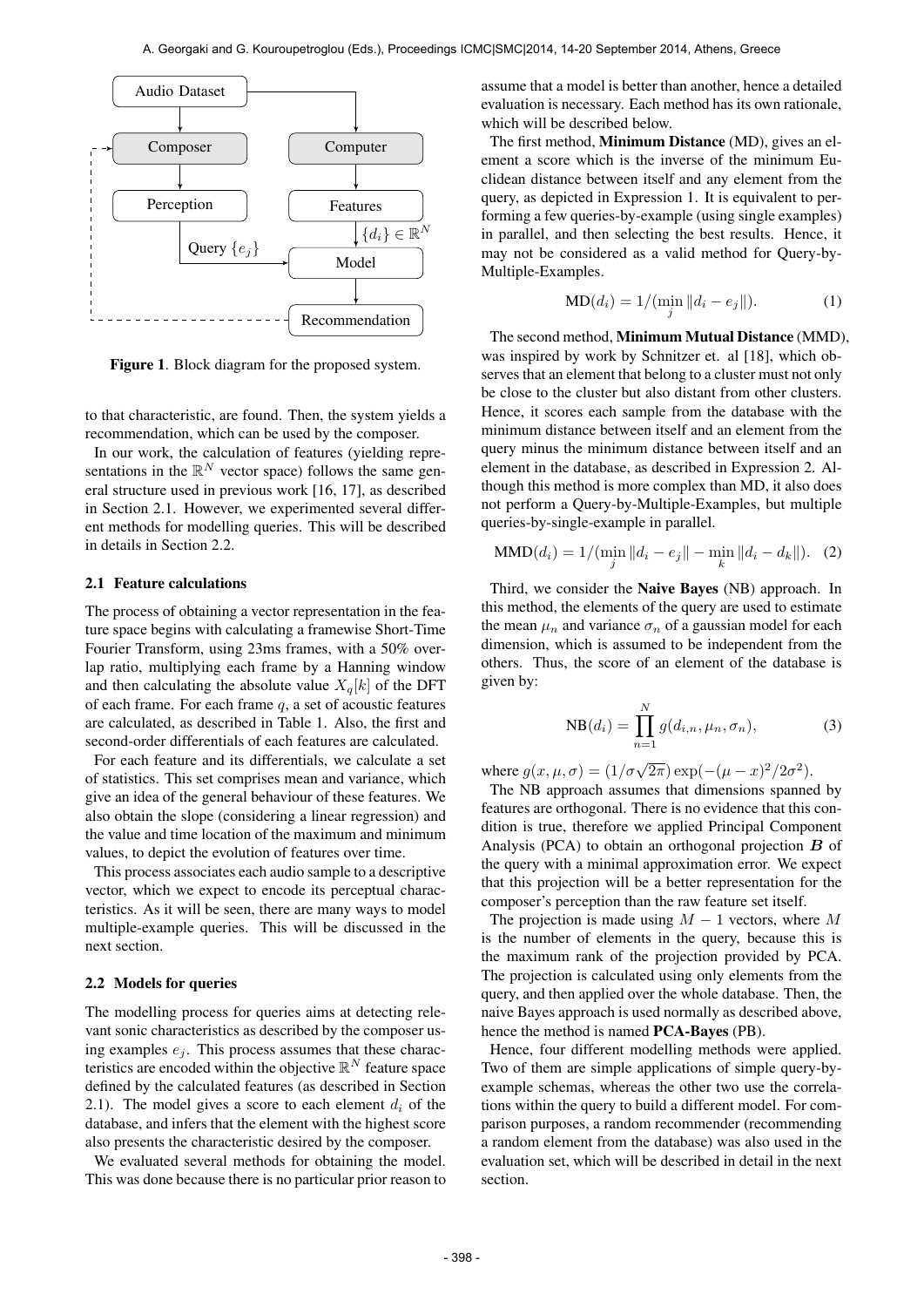| <b>THOIC</b> 1. DHOI GOODHOID OF GOODGUO IOGUALOS |                                                                          |
|---------------------------------------------------|--------------------------------------------------------------------------|
| Feature                                           | Description                                                              |
| Energy                                            | Sum of the squared values of $X_q[k]$ . Indicates how loud the frame is. |
| Spectral centroid                                 | Centroid of $X_q[k]$ . Correlates with the brightness of the frame.      |
| Spectral roll-off                                 | Frequency above which there is less than 15% of the energy of a frame.   |
| Spectral flatness                                 | Indicates how close the frame is to white noise.                         |
| Mel-Frequency Cepstral Coefficients               | Vector representation of audio textures, inspired in cochlea models.     |

Table 1. Brief description of acoustic features

## 3. EVALUATION AND RESULTS

The evaluation process aimed at detecting whether the system is able to retrieve audio samples from the database as if the composer was searching for it.

To reproduce this scenario, we interviewed three composers, all of them graduate students from the Music Department. After a brief talk about their composition processes, we asked them to group pre-defined audio samples (from a set of 51 elements, around 10s long, extracted from a personal music collection) into subsets that made sense for them, and, if possible, explain what criteria was used for grouping. Their criteria was significantly different, as it is discussed below.

Composer C1 stated that processed samples were used as material in the piece composition process in order to reach a particular sound characteristic. The presented sets were predominantly grouped using characteristics linked to auditory aspects of each sample. Typical grouping criteria were labeled *dry/dark timbre*, *static harmonic sound*, *brightness and compression* and *glissando*.

Composer C2's composition process uses the semantic values of the audio samples, in addition to their sound. The grouping process considered semantic-valued characteristics, that is, the context in which each sample was obtained. In this case, grouping criteria were of higher level, such as *celtic*, *drums* and *prepared piano*.

Composer C3 preferred to use sound samples as source for granular synthesis processes. Grouping criteria was based on auditory characteristics of samples, as well as general semantics. Among the grouping criteria, it was possible to find *vocal*, *regular*, *synthesizer*, *orchestral* and *attack modes*.

The subsets presented by each composer were assumed as ground-truth, that is, a query containing some elements of each subset should find the remaining elements. Several queries were made from each group, considering different numbers of elements. The queries made from the groups of each composer were considered separately, so that their different reasoning towards the search process could be analyzed.

For each query, the system was asked to retrieve three samples from the database. A retrieved sample is considered correct if it belongs to the subset from which the query was made. Then, we calculated two accuracy measures, *Acc1* and *Acc2*, defined as:

$$
Acc1 = \frac{\text{\# retrievals with at least 1 correct sample}}{\text{\# total queries}}.
$$
 (4)

$$
Acc2 = \frac{\text{\# correctly retrieved samples}}{\text{\# total retrieved samples}}
$$
 (5)

*Acc1* measures the probability that a query will retrieve at least one useful sample, which is desirable because it means that the search space has been narrowed. *Acc2* measures the probability that a retrieved sample is useful, which is also a desirable characteristic of the system. It is important to note that *Acc1* is higher when the system avoids false negatives, whereas *Acc2* is higher when the system presents fewer false positives.

We tested the system using all query modelling methods discussed in Section 2.2. The results for the datasets related to composers C1, C2 and C3 were considered separately. *Acc1* and *Acc2* for each test case are shown, respectively, in Figures 2 and 3.



As it can be seen, the MD method performed worse for all of the test cases. Nevertheless, its results are comparable to those yielded by the other methods, i.e., it is not possible to claim that the difference is huge. Hence, MD may be considered a baseline method for further discussion.

Another key result is that MMD always performs better than MD. This shows that its assumption – that an element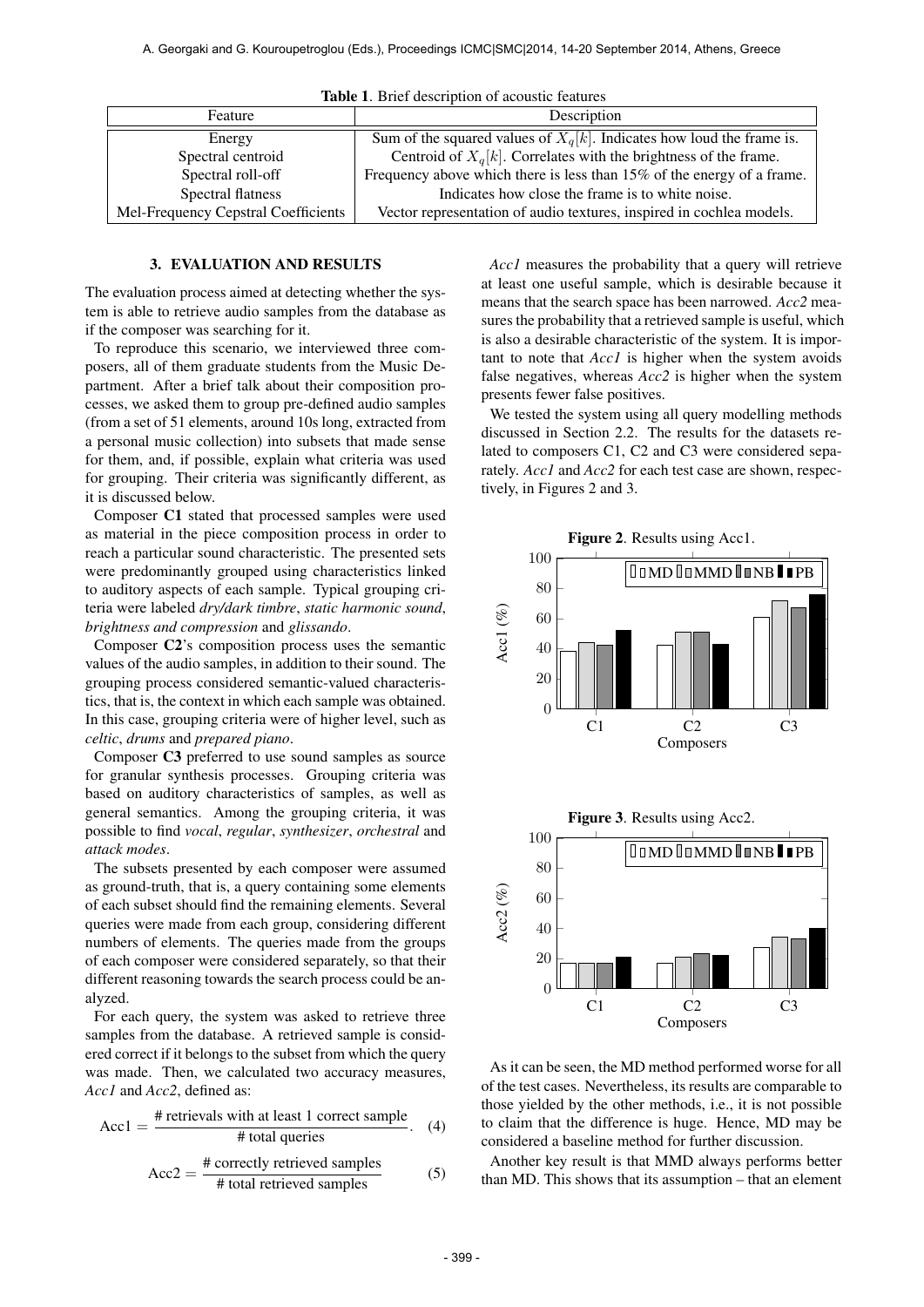that belongs to a set must not only be close to the set, but also distant from the other sets [18] – is useful for our purposes. More interesting results, however, derived from the application of the NB and PB methods.

In the case of C1 and C3, it is clear that PB outperforms all other methods, considering either *Acc1* or *Acc2*. However, in the case of C2, PB is outperformed by both NB and MMD for *Acc1* and has a similar performance considering *Acc2*. This may be due to the grouping process performed by composer C2.

Composer C2 applied a predominantly semantic grouping of elements, that is, elements that do not sound alike, but are culturally related (for example: the sounds of Celtic fiddles and of Irish tap dancers) were grouped together. This means that the feature space – which describes auditory characteristics – was divided in several clusters with useful data. This caused the MMD method to present a better performance.

Also, NB performed better than PB for this case, which shows that the original feature set defined better local maxima to the score function than the reduced-dimension orthogonal set. Although orthogonality is a desirable trait, it is important to note that a high-dimensional space has a greater chance to have at least one dimension in which any points, chosen at random, are positioned in a linearly separable convex hull. However, if more dimensions were used in the PCA reduction, they would be linearly dependent of the previous ones, which means another method for dimension reduction would be required.

The next section conducts further discussion on these results.

## 4. DISCUSSION

One interesting point shown by the results is that they are highly dependent on the criteria used by the composer for classification. In our tests, Acc1 varied from 50% to 75%, and Acc2 from 20% to 40%. This is a great relative step, which has to be considered when performing future evaluations.

Although the system was evaluated using objective measures, it is important to note that it is a recommendation system, which will interact with users. Hence, it is necessary to conduct further tests to detect whether the results provided by the system are useful for the composer, despite of not being expected *a priori*. These results may show if the system is able to recommend useful samples (maybe some sample that may be used, but the composer would not have thought of about alone), thus allowing generalization towards a bigger database.

The results obtained above show that each mindset for sample grouping – auditory or semantic – can be better modelled by a different algorithm: auditory-based criteria are well suited for the PB method, whereas semantic-based are better modelled using MMD. This happens because the dimensions spanned by acoustic describe auditory characteristics, which means semantic information is only present as an underlying function of the acoustic features. Possible ways to deal with this situation may involve other

dimensionality-reduction techniques, such as Independent Component Analysis (ICA) or non-linear PCA.

Although MMD – which corresponds to multiple queries by single-example – outperforms NB and PB for the queries corresponding to composer C2, it is important to note that the system was built aiming at detecting sonic characteristics, rather than semantics. For the queries corresponding to composers C1 and C3, which follow the idea of describing sounds without considering semantics, PB – a method that clearly takes advantage of the correlations within the multiple example query – outperforms all others. Therefore, the results show that the proposed system, using PB, provided a meaningful contribution towards the problem of searching for sound characteristics within a database.

Next section presents conclusive remarks.

## 5. CONCLUSION

We presented a search method, namely Query-By-Multiple-Examples. It receives as input a few audio samples that examples of a particular sound characteristic yields other samples, from a database, that also present that characteristic. The method is aimed at extending the search possibilities of composers in the context of sound-based music, that is, music based on the evolution of sonic characteristics.

The method is based on mapping all audio samples from a database into a vector space using low-level acoustic features. Queries are received from the user and modelled, yielding a score for each element in the database. We tested four different methods for modelling the query: minimum distance and minimum mutual distance (corresponding to several queries-by-single-example executed in parallel), and naive Bayes and PCA-Bayes (corresponding to query-by-multiple-example).

We evaluated all variations using ground-truth queries, defined by three different musicians. They provided very different proposals for the grouping of similar audio samples, according to their typical composition process. It has been shown that considering the correlations within the provided inputs improves the search accuracy for auditoryinspired queries.

The obtained results, however, do not account for the interaction between composers and the computer, which is an important part of the composition process. Thus, it is necessary to evaluate whether the wrong results yielded by the system are useful suggestions (despite of being unexpected) or if they are just plain wrong, and, more than that, how the system would behave in an unknown database. This points a clear direction for future work.

## Acknowledgments

The authors thank FAPESP (proc. 2013/17329-5) for funding this research.

## 6. REFERENCES

[1] M. Solomos, *De La Musique Au Son – L'emergence du Son Dans la Musique des XXe-XXIe Siecles*. Presses Universitaires de Rennes, 2013.